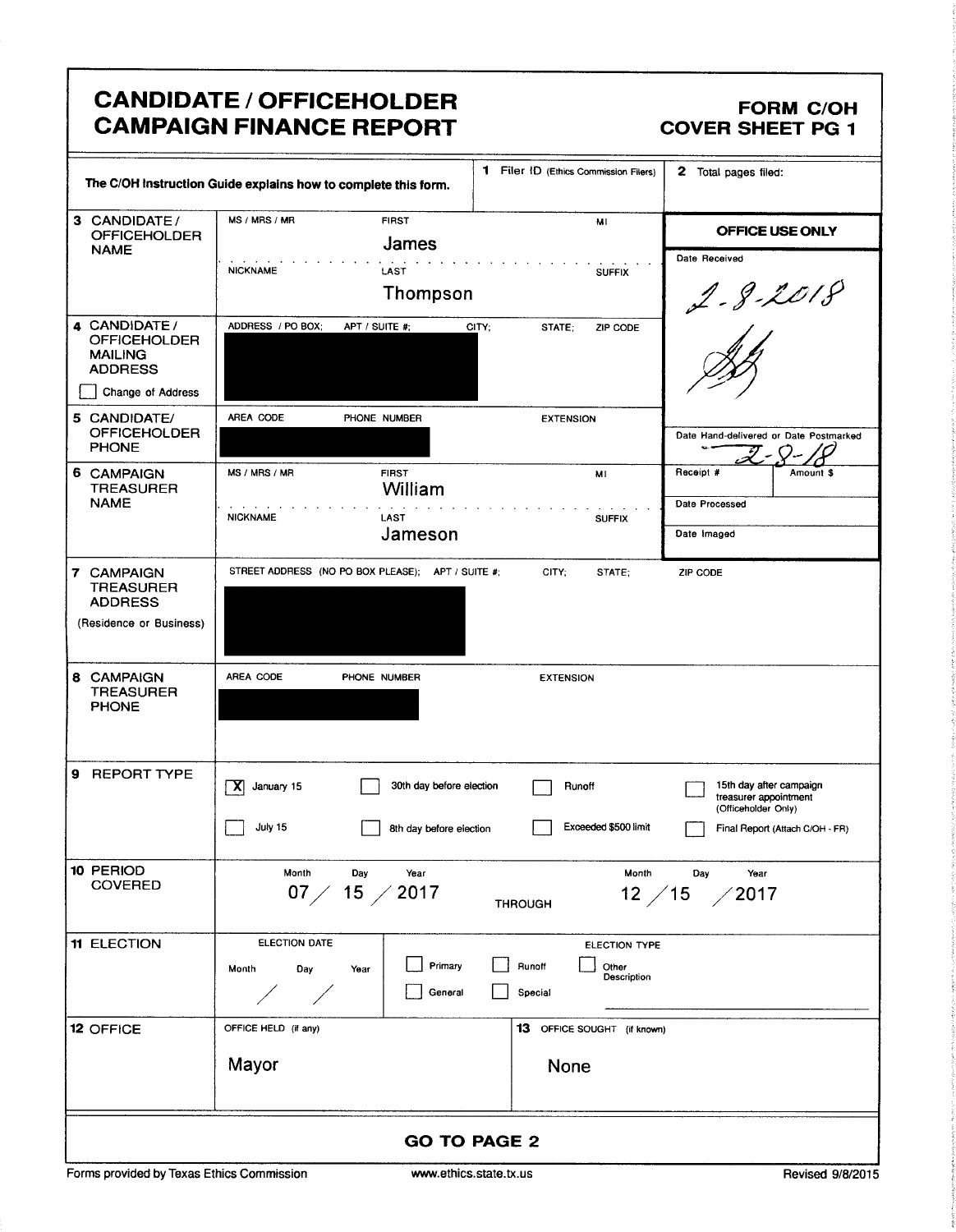## CANDIDATE / OFFICEHOLDER<br>CAMPAIGN FINANCE REPORT CAMPOIGN FORM C/OH **CAMPAIGN FINANCE REPORT**

| 14 C/OH NAME                                                                                                                                      |                                                                                                                                                                                                                                                                                                                                                                                                  |                                                                                                                                                                                                |    | <b>15</b> Filer ID (Ethics Commission Filers) |  |
|---------------------------------------------------------------------------------------------------------------------------------------------------|--------------------------------------------------------------------------------------------------------------------------------------------------------------------------------------------------------------------------------------------------------------------------------------------------------------------------------------------------------------------------------------------------|------------------------------------------------------------------------------------------------------------------------------------------------------------------------------------------------|----|-----------------------------------------------|--|
| James Thompson                                                                                                                                    |                                                                                                                                                                                                                                                                                                                                                                                                  |                                                                                                                                                                                                |    |                                               |  |
| <b>16 NOTICE FROM</b><br><b>POLITICAL</b><br><b>COMMITTEE(S)</b>                                                                                  | THIS BOX IS FOR NOTICE OF POLITICAL CONTRIBUTIONS ACCEPTED OR POLITICAL EXPENDITURES MADE BY POLITICAL COMMITTEES TO<br>SUPPORT THE CANDIDATE / OFFICEHOLDER. THESE EXPENDITURES MAY HAVE BEEN MADE WITHOUT THE CANDIDATE'S OR OFFICEHOLDER'S<br>KNOWLEDGE OR CONSENT. CANDIDATES AND OFFICEHOLDERS ARE REQUIRED TO REPORT THIS INFORMATION ONLY IF THEY RECEIVE NOTICE<br>OF SUCH EXPENDITURES. |                                                                                                                                                                                                |    |                                               |  |
|                                                                                                                                                   | <b>COMMITTEE TYPE</b>                                                                                                                                                                                                                                                                                                                                                                            | <b>COMMITTEE NAME</b>                                                                                                                                                                          |    |                                               |  |
|                                                                                                                                                   | GENERAL                                                                                                                                                                                                                                                                                                                                                                                          |                                                                                                                                                                                                |    |                                               |  |
|                                                                                                                                                   | SPECIFIC                                                                                                                                                                                                                                                                                                                                                                                         | <b>COMMITTEE ADDRESS</b>                                                                                                                                                                       |    |                                               |  |
|                                                                                                                                                   |                                                                                                                                                                                                                                                                                                                                                                                                  | COMMITTEE CAMPAIGN TREASURER NAME                                                                                                                                                              |    |                                               |  |
| <b>Additional Pages</b>                                                                                                                           |                                                                                                                                                                                                                                                                                                                                                                                                  |                                                                                                                                                                                                |    |                                               |  |
|                                                                                                                                                   |                                                                                                                                                                                                                                                                                                                                                                                                  | COMMITTEE CAMPAIGN TREASURER ADDRESS                                                                                                                                                           |    |                                               |  |
| <b>17 CONTRIBUTION</b><br><b>TOTALS</b>                                                                                                           | 1.<br>TOTAL POLITICAL CONTRIBUTIONS OF \$50 OR LESS (OTHER THAN<br>PLEDGES, LOANS, OR GUARANTEES OF LOANS), UNLESS ITEMIZED                                                                                                                                                                                                                                                                      |                                                                                                                                                                                                | \$ | 0                                             |  |
|                                                                                                                                                   | 2.<br>TOTAL POLITICAL CONTRIBUTIONS<br>\$<br>(OTHER THAN PLEDGES, LOANS, OR GUARANTEES OF LOANS)                                                                                                                                                                                                                                                                                                 |                                                                                                                                                                                                |    | 0                                             |  |
| <b>EXPENDITURE</b><br>3.<br>TOTAL POLITICAL EXPENDITURES OF \$100 OR LESS,<br><b>TOTALS</b><br><b>UNLESS ITEMIZED</b>                             |                                                                                                                                                                                                                                                                                                                                                                                                  |                                                                                                                                                                                                | \$ | 0                                             |  |
|                                                                                                                                                   | 4.<br>TOTAL POLITICAL EXPENDITURES<br>\$                                                                                                                                                                                                                                                                                                                                                         |                                                                                                                                                                                                |    | 1850.00                                       |  |
| <b>CONTRIBUTION</b><br><b>BALANCE</b>                                                                                                             | 5.                                                                                                                                                                                                                                                                                                                                                                                               | TOTAL POLITICAL CONTRIBUTIONS MAINTAINED AS OF THE LAST DAY<br>132,878.49<br>\$<br>OF REPORTING PERIOD                                                                                         |    |                                               |  |
| <b>OUTSTANDING</b><br><b>LOAN TOTALS</b>                                                                                                          | 6.                                                                                                                                                                                                                                                                                                                                                                                               | TOTAL PRINCIPAL AMOUNT OF ALL OUTSTANDING LOANS AS OF THE<br>LAST DAY OF THE REPORTING PERIOD                                                                                                  | \$ | 0                                             |  |
| <b>18 AFFIDAVIT</b>                                                                                                                               |                                                                                                                                                                                                                                                                                                                                                                                                  |                                                                                                                                                                                                |    |                                               |  |
|                                                                                                                                                   |                                                                                                                                                                                                                                                                                                                                                                                                  | I swear, or affirm, under penalty of perjury, that the accompanying report is<br>true and correct and includes all information required to be reported by me<br>under Title 15, Election Code. |    |                                               |  |
|                                                                                                                                                   |                                                                                                                                                                                                                                                                                                                                                                                                  |                                                                                                                                                                                                |    |                                               |  |
| Signature of Candidate or Officeholder<br>AFFIX NOTARY STAMP / SEALABOVE<br>this the $\sqrt{ }$<br>Sworn to and subscribed before me, by the said |                                                                                                                                                                                                                                                                                                                                                                                                  |                                                                                                                                                                                                |    |                                               |  |
| 20<br>to certify/which, witness my hand ang/seal of office.<br>day G                                                                              |                                                                                                                                                                                                                                                                                                                                                                                                  |                                                                                                                                                                                                |    |                                               |  |
|                                                                                                                                                   |                                                                                                                                                                                                                                                                                                                                                                                                  |                                                                                                                                                                                                |    |                                               |  |
| Signature of officer administering oath                                                                                                           |                                                                                                                                                                                                                                                                                                                                                                                                  | Printed name of officer administering oath                                                                                                                                                     |    | Title of officer administering oath           |  |

 $\hat{\mathbf{r}} = \hat{\mathbf{r}}$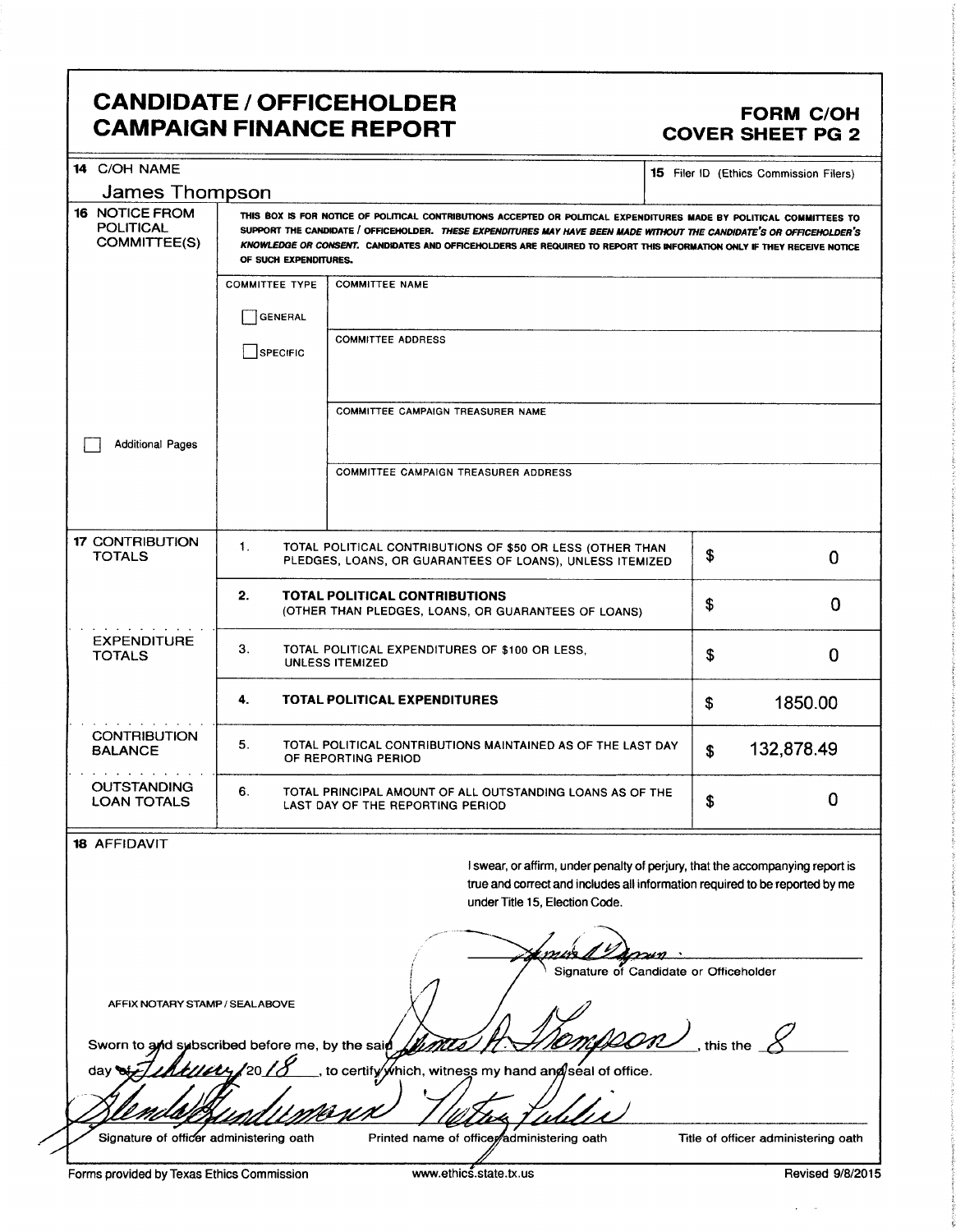# SUBTOTALS - C/OH FORM C/OH

# COVER SHEET PG 3

|     | 19 FILER NAME<br>20 Filer ID (Ethics Commission Filers) |                                                                                              |  |                    |                                  |
|-----|---------------------------------------------------------|----------------------------------------------------------------------------------------------|--|--------------------|----------------------------------|
|     | <b>James Thompson</b>                                   |                                                                                              |  |                    |                                  |
|     |                                                         | 21 SCHEDULE SUBTOTALS<br><b>NAME OF SCHEDULE</b>                                             |  |                    | <b>SUBTOTAL</b><br><b>AMOUNT</b> |
| 1.  |                                                         | SCHEDULE A1: MONETARY POLITICAL CONTRIBUTIONS                                                |  | \$                 |                                  |
| 2.  |                                                         | SCHEDULE A2: NON-MONETARY (IN-KIND) POLITICAL CONTRIBUTIONS                                  |  | \$                 |                                  |
| З.  |                                                         | SCHEDULE B: PLEDGED CONTRIBUTIONS                                                            |  | \$                 |                                  |
| 4.  |                                                         | <b>SCHEDULE E: LOANS</b>                                                                     |  | \$                 |                                  |
| 5.  |                                                         | SCHEDULE F1: POLITICAL EXPENDITURES MADE FROM POLITICAL CONTRIBUTIONS                        |  | \$                 | 1,850.00                         |
| 6.  |                                                         | SCHEDULE F2: UNPAID INCURRED OBLIGATIONS                                                     |  | \$                 |                                  |
| 7.  |                                                         | SCHEDULE F3: PURCHASE OF INVESTMENTS MADE FROM POLITICAL CONTRIBUTIONS                       |  | \$                 |                                  |
| 8.  |                                                         | SCHEDULE F4: EXPENDITURES MADE BY CREDIT CARD                                                |  | \$                 |                                  |
| 9.  |                                                         | SCHEDULE G: POLITICAL EXPENDITURES MADE FROM PERSONAL FUNDS                                  |  | $\pmb{\mathbb{S}}$ |                                  |
| 10. |                                                         | SCHEDULE H: PAYMENT MADE FROM POLITICAL CONTRIBUTIONS TO A BUSINESS OF C/OH                  |  | \$                 |                                  |
| 11. |                                                         | SCHEDULE I: NON-POLITICAL EXPENDITURES MADE FROM POLITICAL CONTRIBUTIONS                     |  | \$.                |                                  |
| 12. |                                                         | SCHEDULE K: INTEREST, CREDITS, GAINS, REFUNDS, AND CONTRIBUTIONS<br><b>RETURNED TO FILER</b> |  | \$                 |                                  |
|     |                                                         |                                                                                              |  |                    |                                  |
|     |                                                         |                                                                                              |  |                    |                                  |
|     |                                                         |                                                                                              |  |                    |                                  |
|     |                                                         |                                                                                              |  |                    |                                  |
|     |                                                         |                                                                                              |  |                    |                                  |
|     |                                                         |                                                                                              |  |                    |                                  |